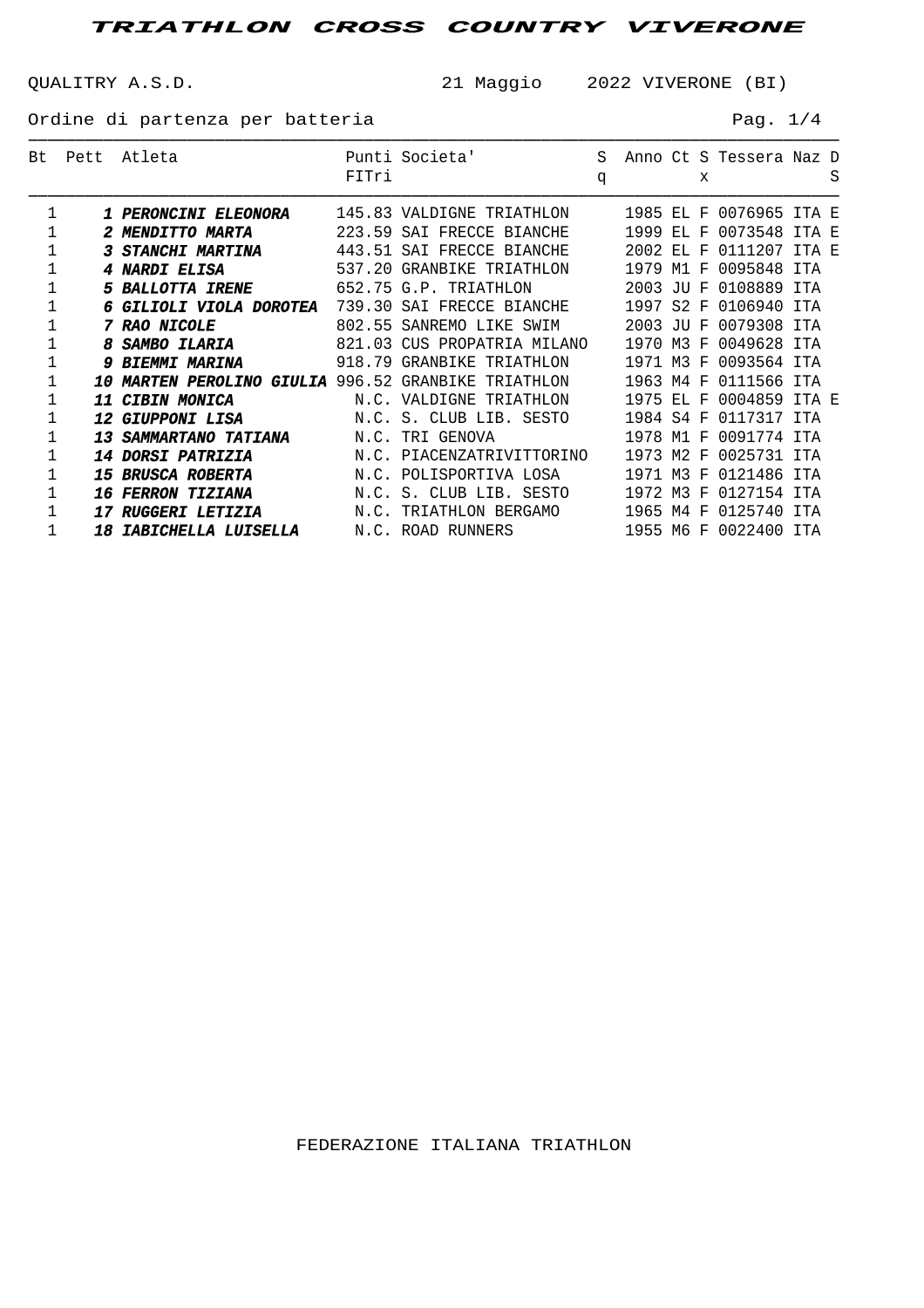QUALITRY A.S.D. 21 Maggio 2022 VIVERONE (BI)

───────────────────────────────────────────────────────────────────────────────────────

Ordine di partenza per batteria en el pago de Pag. 2/4

|                | Bt Pett Atleta                                                                                                                                                                                                  | Punti Societa'                    S  Anno Ct S Tessera Naz D<br>FITri                                   q                                   S |  |  |                         |  |          |
|----------------|-----------------------------------------------------------------------------------------------------------------------------------------------------------------------------------------------------------------|-----------------------------------------------------------------------------------------------------------------------------------------------|--|--|-------------------------|--|----------|
| 2              | 51 BAJO DAVIDE 30.77 VALDIGNE TRIATHLON                                                                                                                                                                         |                                                                                                                                               |  |  | 1996 S2 M 0049327 ITA   |  |          |
| 2              | 52 BONACINA MICHELE 31.30 VALDIGNE TRIATHLON 1996 EL M 0060565 ITA E                                                                                                                                            |                                                                                                                                               |  |  |                         |  |          |
| 2              | 53 BARAZZUOL FILIPPO 54.40 GRANBIKE TRIATHLON 1989 EL M 0112267 ITA E                                                                                                                                           |                                                                                                                                               |  |  |                         |  |          |
| 2              | 54 SIMONIGH NICOLO' 62.61 ASD SPEZIA TRIATHLO                                                                                                                                                                   |                                                                                                                                               |  |  | 1990 S3 M 0090239 ITA   |  |          |
| 2              | 55 FONTANA NICOLO' 78.66 VALDIGNE TRIATHLON                                                                                                                                                                     |                                                                                                                                               |  |  | 1999 S1 M 0084868 ITA   |  |          |
| 2              | 56 DAVITE STEFANO 128.62 SAI FRECCE BIANCHE                                                                                                                                                                     |                                                                                                                                               |  |  | 1986 S4 M 0053006 ITA   |  |          |
| 2              | 57 MONTALBETTI SAMUELE 132.83 OXYGEN TRIATHLON 2000 S1 M 0101079 ITA                                                                                                                                            |                                                                                                                                               |  |  |                         |  |          |
| 2              | <b>58 PAGANI STEFANO</b>                                                                                                                                                                                        | 138.92 INVICTUS TEAM ASD 1989 S3 M 0097031 ITA                                                                                                |  |  |                         |  |          |
| $\overline{2}$ | 59 CUCCO GIANFRANCO 145.77 SAI FRECCE BIANCHE                                                                                                                                                                   |                                                                                                                                               |  |  | 1990 EL M 0101833 ITA E |  |          |
| $\overline{2}$ | 60 MARTINI DAVIDE 150.19 SAI FRECCE BIANCHE                                                                                                                                                                     |                                                                                                                                               |  |  | 1999 S1 M 0112086 ITA   |  |          |
| $\overline{2}$ | 61 SANTINI PIETRO 173.23 SAI FRECCE BIANCHE                                                                                                                                                                     |                                                                                                                                               |  |  | 2002 S1 M 0083006 ITA   |  |          |
| $\overline{2}$ | 62 SCHIAPPARELLI MARCO 174.28 VALDIGNE TRIATHLON                                                                                                                                                                |                                                                                                                                               |  |  | 1977 M2 M 0054341 ITA   |  |          |
| 2              | 63 PIZZO TANCREDI MARIA 179.67 SAI FRECCE BIANCHE 1987 S4 M 0075945 ITA                                                                                                                                         |                                                                                                                                               |  |  |                         |  | $^\star$ |
| $\overline{2}$ |                                                                                                                                                                                                                 |                                                                                                                                               |  |  |                         |  |          |
| $\overline{2}$ |                                                                                                                                                                                                                 |                                                                                                                                               |  |  |                         |  |          |
| $\overline{2}$ | <b>64 MALTAURO PAOLO</b> 183.30 CY LASER DELTA TRIAT 1985 S4 M 0111391 ITA<br><b>65 RATTI LUCA</b> 192.21 3 LIFE 1985 S4 M 0093394 ITA<br><b>66 RUFFA MARCO</b> 196.19 GRANBIKE TRIATHLON 1990 S3 M 0054884 ITA |                                                                                                                                               |  |  |                         |  |          |
| $\overline{2}$ | 67 ROATTA RICCARDO 204.89 SAI FRECCE BIANCHE 1990 S3 M 0099874 ITA                                                                                                                                              |                                                                                                                                               |  |  |                         |  |          |
| $\overline{2}$ | 68 VELLANO ANDREA 211.55 GRANBIKE TRIATHLON 1975 M2 M 0036701 ITA                                                                                                                                               |                                                                                                                                               |  |  |                         |  |          |
| 2              | 69 DONATI MASSIMILIANO 211.59 +KUOTA                                                                                                                                                                            |                                                                                                                                               |  |  | 1964 M4 M 0099884 ITA   |  |          |
| 2              | 70 SCHIROSI AUGUSTO 212.46 BUSTO ARSIZIO A.R.C. 1973 M2 M 0062638 ITA                                                                                                                                           |                                                                                                                                               |  |  |                         |  |          |
| $\overline{2}$ | <b>71 COLOMBO THOMAS</b> 223.44 SKY LINE NUOTO 1971 M3 M 0075264 ITA                                                                                                                                            |                                                                                                                                               |  |  |                         |  |          |
| $\overline{2}$ | 72 SCARINCI STEFANO 229.04 LYKOS TRIATHLON TEAM 1979 M1 M 0098179 ITA                                                                                                                                           |                                                                                                                                               |  |  |                         |  |          |
| $\overline{2}$ | 73 GEROSA MICHELE 233.98 3 LIFE                                                                                                                                                                                 |                                                                                                                                               |  |  | 1978 M1 M 0071451 ITA   |  |          |
| $\overline{2}$ | 74 LUCCARDINI CLAUDIO 238.00 POOL CANTU' 1999 A.S 1966 M4 M 0058886 ITA                                                                                                                                         |                                                                                                                                               |  |  |                         |  |          |
| 2              | <b>75 BIEI DANILO</b>                                                                                                                                                                                           | 239.47 GRANBIKE TRIATHLON                                                                                                                     |  |  | 1977 M2 M 0099286 ITA   |  |          |
| 2              | <b>76 PATRIS LUCA</b> 240.46 SAI FRECCE BIANCHE 1998 S1 M 0085409 ITA                                                                                                                                           |                                                                                                                                               |  |  |                         |  |          |
| 2              | 77 ALEGI ORESTE 251.63 3 LIFE                                                                                                                                                                                   |                                                                                                                                               |  |  | 1976 M2 M 0066709 ITA   |  |          |
| 2              | <b>78 MERONI DANIELE</b>                                                                                                                                                                                        | 268.81 TRI TEAM BRIANZA 1981 M1 M 0061323 ITA                                                                                                 |  |  |                         |  |          |
| 2              | 79 FRASCONA' GABRIELE 271.06 FCZ TRIATHLON 1984 S4 M 0063827 ITA                                                                                                                                                |                                                                                                                                               |  |  |                         |  | $^\star$ |
| 2              |                                                                                                                                                                                                                 |                                                                                                                                               |  |  | 1970 M3 M 0032715 ITA   |  |          |
| $\overline{2}$ | <b>80 GALLESIO MARCO</b> 271.24 GRANBIKE TRIATHLON<br><b>81 BELTRAME LUCA</b> 271.30 TRI TEAM SAVIGLIANO                                                                                                        |                                                                                                                                               |  |  | 1988 S3 M 0109709 ITA   |  |          |
| $\overline{2}$ | 82 FOLLI ANDREA 280.32 VALDIGNE TRIATHLON 1977 M2 M 0087598 ITA                                                                                                                                                 |                                                                                                                                               |  |  |                         |  |          |
| 2              | 83 FERRARA ANGELO 282.19 POL. MAREMOLA 1973 M2 M 0046564 ITA                                                                                                                                                    |                                                                                                                                               |  |  |                         |  |          |
| $\overline{2}$ | 84 PERLO DANIELE 283.35 GRANBIKE TRIATHLON 1980 M1 M 0100474 ITA                                                                                                                                                |                                                                                                                                               |  |  |                         |  |          |
| 2              | <b>85 GENNESI ALESSANDRO</b>                                                                                                                                                                                    | 284.45 POLISPORTIVA LOSA                                                                                                                      |  |  | 1972 M3 M 0107582 ITA   |  |          |
| 2              | <i><b>86 CUSIMANO FABIO</b></i>                                                                                                                                                                                 | 288.64 OLONA 1894                                                                                                                             |  |  | 1973 M2 M 0057793 ITA   |  |          |
| 2              | <i><b>87 BERGADANO GIULIO</b></i>                                                                                                                                                                               | 288.65 GRANBIKE TRIATHLON                                                                                                                     |  |  | 1992 S3 M 0111794 ITA   |  |          |
| 2              | <b>88 AVERONO LUCA</b>                                                                                                                                                                                          | 289.46 IRONBIELLA                                                                                                                             |  |  | 1976 M2 M 0079768 ITA   |  |          |
| 2              | <i><b>89 RODOLFI MARCO</b></i>                                                                                                                                                                                  | 310.45 CUS PROPATRIA MILANO                                                                                                                   |  |  | 1969 M3 M 0037764 ITA   |  |          |
| 2              | <b>90 VIDALI MATTEO</b>                                                                                                                                                                                         | 317.99 RUN RAN RUN T                                                                                                                          |  |  | 1970 M3 M 0063634 ITA   |  |          |
| 2              | <b>91 FIORE ANDREA</b>                                                                                                                                                                                          | 327.12 ZEROTRI 1 COMO                                                                                                                         |  |  | 1976 M2 M 0123254 ITA   |  |          |
| 2              | <b>92 DORELLA RANIERI</b>                                                                                                                                                                                       | 328.09 CUS PADOVA UNIPD                                                                                                                       |  |  | 1959 M5 M 0069253 ITA   |  |          |
| 2              | <b>93 PAROLI ERCOLE</b>                                                                                                                                                                                         | 334.65 FREEZONE                                                                                                                               |  |  | 1963 M4 M 0102158 ITA   |  |          |
| 2              | <b>94 VISCONTI PIERUGO</b>                                                                                                                                                                                      | 341.30 SAI FRECCE BIANCHE                                                                                                                     |  |  | 1963 M4 M 0048888 ITA   |  |          |
| 2              | <b>95 RODA WALTER</b>                                                                                                                                                                                           | 346.28 DIAMOND TRI FREETIME                                                                                                                   |  |  | 1966 M4 M 0079165 ITA   |  |          |
| 2              | <b>96 GOSTNER ERNST</b>                                                                                                                                                                                         | 353.18 TRI ALTO ADIGE                                                                                                                         |  |  | 1962 M5 M 0113926 ITA   |  |          |
| 2              | 97 CARCANO ANDREA GIUSEPP 396.82 TRYLOGY                                                                                                                                                                        |                                                                                                                                               |  |  | 1979 M1 M 0085480 ITA   |  |          |
| 2              | <b>98 PERDONCIN ANDREA</b>                                                                                                                                                                                      | 400.12 CUS PROPATRIA MILANO                                                                                                                   |  |  | 1978 M1 M 0101689 ITA   |  |          |
| 2              | <b>99 BETTONI TINO</b>                                                                                                                                                                                          | 419.97 GRANBIKE TRIATHLON                                                                                                                     |  |  | 1957 M6 M 0071717 ITA   |  |          |
| 2              | <b>100 ZAMBON DANILO</b>                                                                                                                                                                                        | 440.22 VALDIGNE TRIATHLON                                                                                                                     |  |  | 1963 M4 M 0038294 ITA   |  |          |
|                |                                                                                                                                                                                                                 |                                                                                                                                               |  |  |                         |  |          |

FEDERAZIONE ITALIANA TRIATHLON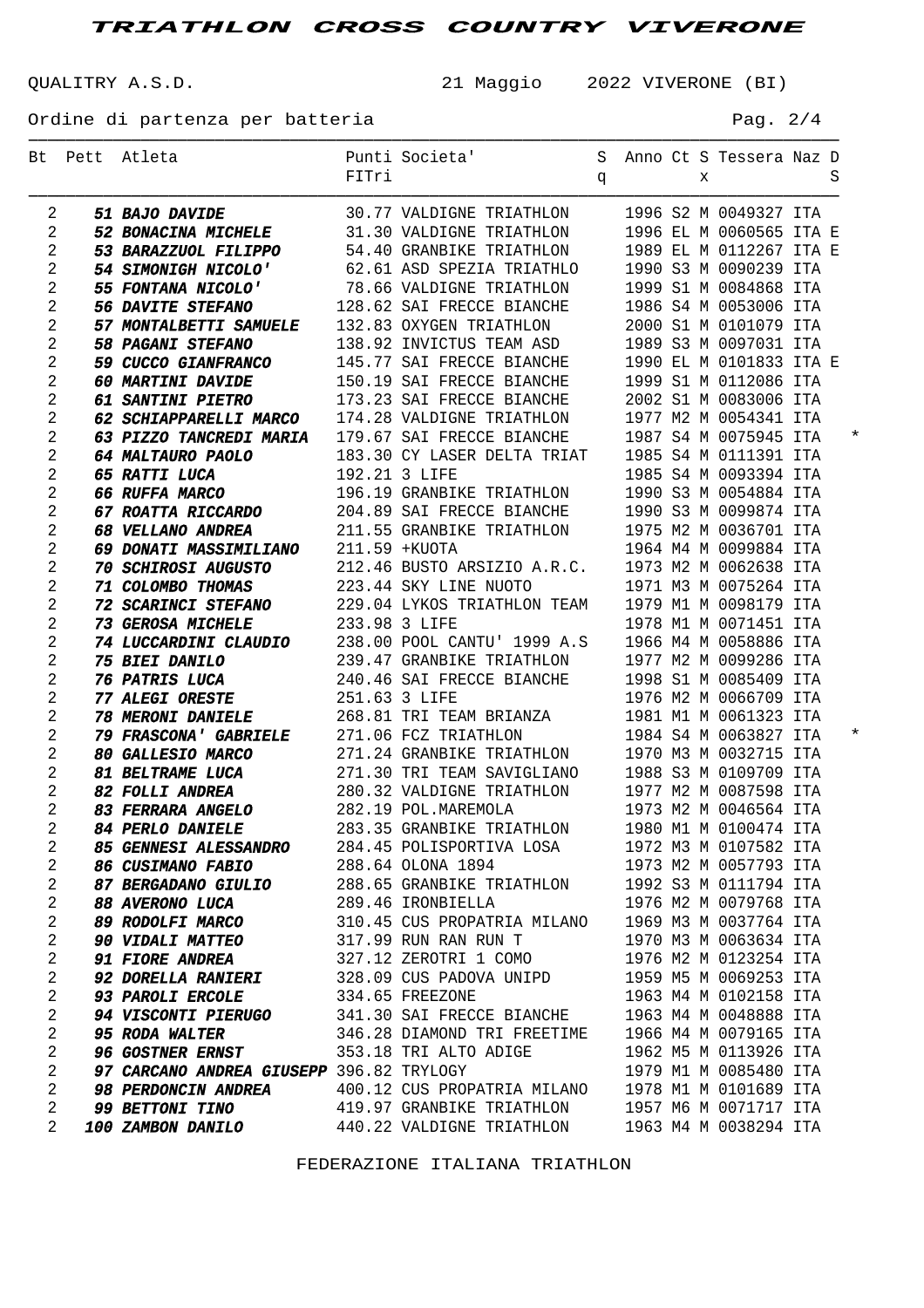QUALITRY A.S.D. 21 Maggio 2022 VIVERONE (BI)

───────────────────────────────────────────────────────────────────────────────────────

Ordine di partenza per batteria en el pago de la pag. 3/4

|                | Bt Pett Atleta                                                                                                                                                                                                                                           |                           |  |  |                       |       |          |
|----------------|----------------------------------------------------------------------------------------------------------------------------------------------------------------------------------------------------------------------------------------------------------|---------------------------|--|--|-----------------------|-------|----------|
|                |                                                                                                                                                                                                                                                          |                           |  |  |                       |       |          |
| 2              | <b>101 DE MITRI RICCARDO</b> 447.21 OXYGEN TRIATHLON 1971 M3 M 0106640 ITA<br><b>102 GIBERTI NEARCO</b> 455.77 PPRTEAM 1979 M1 M 0112351 ITA<br><b>103 BONETTO ANTONIO</b> 479.78 GRANBIKE TRIATHLON 1972 M3 M 0101426 ITA<br><b>104 RATTO CLAUDIO</b> 4 |                           |  |  |                       |       |          |
| 2              |                                                                                                                                                                                                                                                          |                           |  |  |                       |       |          |
| 2              |                                                                                                                                                                                                                                                          |                           |  |  |                       |       |          |
| 2              |                                                                                                                                                                                                                                                          |                           |  |  |                       |       |          |
| 2              |                                                                                                                                                                                                                                                          |                           |  |  |                       |       |          |
| 2              |                                                                                                                                                                                                                                                          |                           |  |  |                       |       |          |
| 2              | 107 ZUCCARDI MERLI GIANLUI 588.83 CUS PROPATRIA MILANO 1955 M6 M 0030549 ITA                                                                                                                                                                             |                           |  |  |                       |       |          |
| 2              |                                                                                                                                                                                                                                                          |                           |  |  |                       |       |          |
| 2              |                                                                                                                                                                                                                                                          |                           |  |  |                       |       |          |
| 2              |                                                                                                                                                                                                                                                          |                           |  |  |                       |       |          |
| 2              |                                                                                                                                                                                                                                                          |                           |  |  |                       |       |          |
| 2              |                                                                                                                                                                                                                                                          |                           |  |  |                       |       |          |
| 2              |                                                                                                                                                                                                                                                          |                           |  |  |                       |       |          |
| 2              |                                                                                                                                                                                                                                                          |                           |  |  |                       |       |          |
| 2              |                                                                                                                                                                                                                                                          |                           |  |  |                       |       |          |
| 2              |                                                                                                                                                                                                                                                          |                           |  |  |                       |       |          |
| 2              |                                                                                                                                                                                                                                                          |                           |  |  |                       | SUI S |          |
| 2              |                                                                                                                                                                                                                                                          |                           |  |  |                       |       |          |
| 2              |                                                                                                                                                                                                                                                          |                           |  |  |                       |       |          |
| 2              |                                                                                                                                                                                                                                                          |                           |  |  |                       |       |          |
| 2              |                                                                                                                                                                                                                                                          |                           |  |  |                       |       |          |
| 2              |                                                                                                                                                                                                                                                          |                           |  |  |                       |       |          |
| 2              | FOR MEASTER MARCHINE TANKLET SERIES IN A SUIT AN ANNEXANO 1955 M6 M 0030549 ITA<br>107 EUCARDI NERLI GIANILIT 588.83 CUS PROPATRIA MILANO 1955 M6 M 0030549 ITA<br>109 GAILIT NICONO N.C. FRI TEMM BRIANZA 2003 JU M 01071297 ITA<br>                    |                           |  |  |                       |       |          |
| 2              |                                                                                                                                                                                                                                                          |                           |  |  |                       |       |          |
| 2              |                                                                                                                                                                                                                                                          |                           |  |  |                       |       |          |
| 2              | 126 GIACCHINO SALVATORE<br>127 MANFREDOTTI DAVIDE FRA N.C. CUS PROPATRIA MILANO 1984 S4 M 0086881 ITA<br>128 RE CECCONI LUCA N.C. F.I.TRI. 1984 S4 M SENZA ITA<br>129 ALTOBELLO FABIANO N.C. RARI NANTES TORINO 1979 M1 M 0117494 IT                     |                           |  |  |                       |       |          |
| 2              |                                                                                                                                                                                                                                                          |                           |  |  |                       |       |          |
| 2              |                                                                                                                                                                                                                                                          |                           |  |  |                       |       |          |
| 2<br>2         |                                                                                                                                                                                                                                                          |                           |  |  |                       |       |          |
| 2              |                                                                                                                                                                                                                                                          |                           |  |  |                       |       |          |
| 2              |                                                                                                                                                                                                                                                          |                           |  |  |                       |       |          |
| 2              |                                                                                                                                                                                                                                                          |                           |  |  |                       |       |          |
| $\mathfrak{D}$ |                                                                                                                                                                                                                                                          |                           |  |  |                       |       |          |
| 2              | 135 VISMARA MATTEO                                                                                                                                                                                                                                       | N.C. TRI TEAM BRIANZA     |  |  | 1981 M1 M 0121580 ITA |       |          |
| 2              | <b>136 BACCHETTA STEFANO</b>                                                                                                                                                                                                                             | N.C. PIACENZATRIVITTORINO |  |  | 1977 M2 M 0064491 ITA |       |          |
| 2              | <b>137 BOGETTO STEFANO</b>                                                                                                                                                                                                                               | N.C. DIAMOND TRI FREETIME |  |  | 1974 M2 M 0112057 ITA |       |          |
| 2              | <b>138 BONIFACINO MATTEO</b>                                                                                                                                                                                                                             | N.C. GRANBIKE TRIATHLON   |  |  | 1977 M2 M 0061850 ITA |       |          |
| 2              | 139 BONO DAVIDE                                                                                                                                                                                                                                          | N.C. POL.MAREMOLA         |  |  | 1973 M2 M 0024159 ITA |       |          |
| 2              | <b>140 CHIOCCHETTI OMAR</b>                                                                                                                                                                                                                              | N.C. TRIATHLON PASSIONE   |  |  | 1975 M2 M 0116809 ITA |       |          |
| 2              | 141 COLLOT GIANLUCA                                                                                                                                                                                                                                      | N.C. IN SPORT SRL SSD     |  |  | 1974 M2 M 0109665 ITA |       |          |
| 2              | <b>142 CROTTI STEFANO</b>                                                                                                                                                                                                                                | N.C. INVICTUS TEAM ASD    |  |  | 1976 M2 M 0087205 ITA |       |          |
| 2              | <b>143 CUTRUPI SAVERIO</b>                                                                                                                                                                                                                               | N.C. SAMVERGA TRI         |  |  | 1975 M2 M 0055076 ITA |       |          |
| 2              | <b>144 FERRO ROBERTO</b>                                                                                                                                                                                                                                 | N.C. SAVONA TRIATHLON     |  |  | 1974 M2 M 0069838 ITA |       | $^\star$ |
| 2              | <b>145 INTERLANDI STEFANO</b>                                                                                                                                                                                                                            | N.C. VALDIGNE TRIATHLON   |  |  | 1974 M2 M 0041119 ITA |       |          |
| 2              | 146 MARI ANDREA                                                                                                                                                                                                                                          | N.C. CANAVESE TRIATHLON   |  |  | 1976 M2 M 0084193 ITA |       |          |
| 2              | <b>147 NEGRETTO PAOLO</b>                                                                                                                                                                                                                                | N.C. VALBOSSA TRIATHLON   |  |  | 1974 M2 M 0079200 ITA |       |          |
| 2              | <b>148 RINALDI GIOVANNI</b>                                                                                                                                                                                                                              | N.C. A.S.D. TORINO TRIATH |  |  | 1974 M2 M 0028021 ITA |       |          |
| 2              | <b>149 SPERTINO DAVIDE</b>                                                                                                                                                                                                                               | N.C. TRI TEAM SAVIGLIANO  |  |  | 1977 M2 M 0101422 ITA |       |          |
| 2              | <b>150 TURCHI DENIS</b>                                                                                                                                                                                                                                  | N.C. ASD TEAM HIBISCUS    |  |  | 1977 M2 M 0104591 ITA |       |          |

FEDERAZIONE ITALIANA TRIATHLON